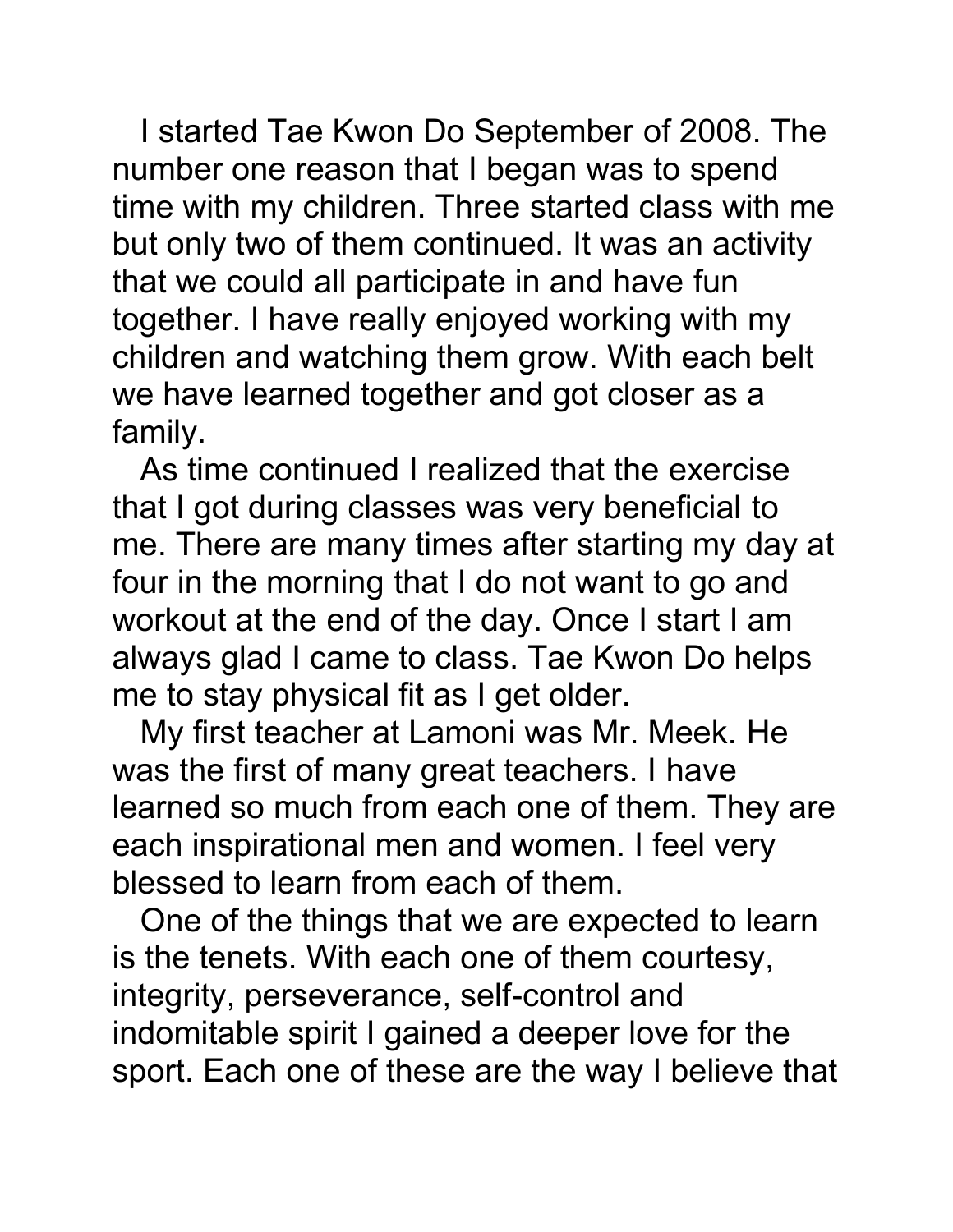a man should live his life. Integrity to me is when we adhere to the values that we say we believe in. Perseverance is to continue even when it is difficult. Indomitable Spirit says to me that I will endure to the end. Courtesy is a respect we are to give to others around us. Selfcontrol is to have control over the natural desire to do everything in excess. As a man who serves God I desire to have each of these tenets into my daily life.

When we got to the green and blue belts we started to go to the Art of Tae Kwon Do in Bethany. This is a period when I think it got even more challenging. We were pushed to a new level. We were taught to always be aware of our surroundings and to be alert at all times.

When I became a brown belt I think the learning process started all over. I may have thought I knew a lot but I had so much more to learn. I have been pushed to the point that I thought I could not give an ounce more effort and yet I did. I have experienced pain and success along this journey. It is a trip I am so glad I took.

I especially like to teach the new students their forms and to watch them get excited about learning. Tae Kwon Do has so much to offer each person who chooses to learn from it.